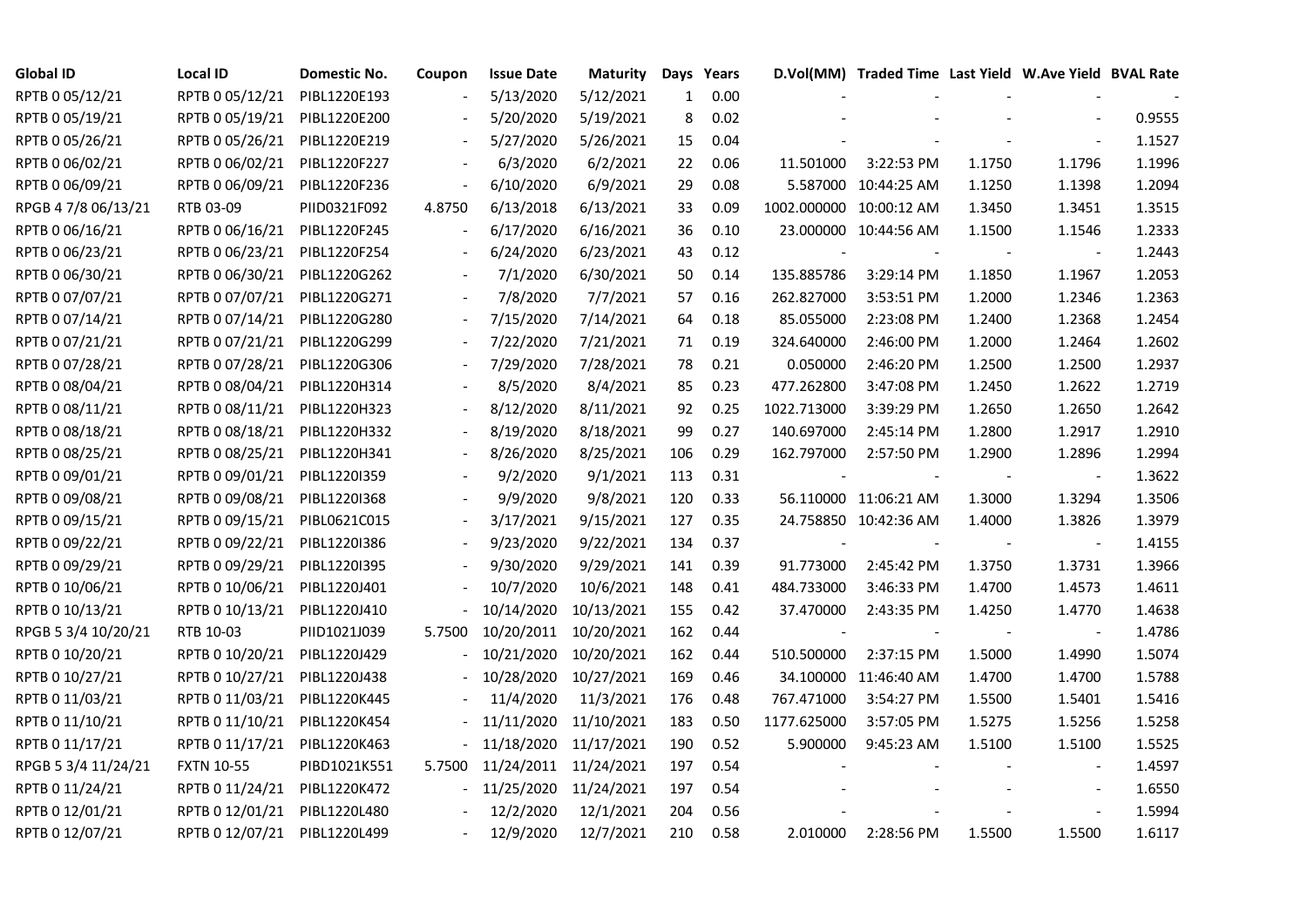| <b>Global ID</b>     | <b>Local ID</b>   | Domestic No. | Coupon  | <b>Issue Date</b> | <b>Maturity</b> |     | Days Years |                          | D.Vol(MM) Traded Time Last Yield W.Ave Yield BVAL Rate |        |                          |        |
|----------------------|-------------------|--------------|---------|-------------------|-----------------|-----|------------|--------------------------|--------------------------------------------------------|--------|--------------------------|--------|
| RPTB 0 12/15/21      | RPTB 0 12/15/21   | PIBL1220L505 |         | 12/16/2020        | 12/15/2021      | 218 | 0.60       |                          |                                                        |        |                          | 1.6275 |
| RPTB 0 01/05/22      | RPTB 0 01/05/22   | PIBL1221A015 |         | 1/6/2021          | 1/5/2022        | 239 | 0.65       |                          | 1.200000 10:56:16 AM                                   | 1.6000 | 1.6000                   | 1.6751 |
| RPTB 0 01/12/22      | RPTB 0 01/12/22   | PIBL1221A024 |         | 1/13/2021         | 1/12/2022       | 246 | 0.67       |                          |                                                        |        | $\sim$                   | 1.7111 |
| RPGB 63/8 01/19/22   | <b>FXTN 10-54</b> | PIBD1022G545 | 6.3750  | 7/19/2011         | 1/19/2022       | 253 | 0.69       |                          | 43.020000 11:28:03 AM                                  | 1.5800 | 1.5974                   | 1.4681 |
| RPTB 0 01/19/22      | RPTB 0 01/19/22   | PIBL1221A033 |         | 1/20/2021         | 1/19/2022       | 253 | 0.69       | 146.342000               | 2:38:49 PM                                             | 1.6500 | 1.6760                   | 1.6987 |
| RPGB 4 01/26/22      | <b>FXTN 05-74</b> | PIBD0522A747 | 4.0000  | 1/26/2017         | 1/26/2022       | 260 | 0.71       |                          | 1.320000 11:09:43 AM                                   | 1.5500 | 1.4909                   | 1.4386 |
| RPTB 0 01/26/22      | RPTB 0 01/26/22   | PIBL1221A042 |         | 1/27/2021         | 1/26/2022       | 260 | 0.71       | 30.407000                | 3:49:09 PM                                             | 1.6500 | 1.6442                   | 1.7040 |
| RPTB 0 02/02/22      | RPTB 0 02/02/22   | PIBL1221B050 |         | 2/3/2021          | 2/2/2022        | 267 | 0.73       | 6.236000                 | 3:22:51 PM                                             | 1.7000 | 1.7366                   | 1.7373 |
| RPTB 0 02/09/22      | RPTB 0 02/09/22   | PIBL1221B069 |         | 2/10/2021         | 2/9/2022        | 274 | 0.75       |                          |                                                        |        |                          | 1.8327 |
| RPTB 0 02/16/22      | RPTB 0 02/16/22   | PIBL1221B078 |         | 2/17/2021         | 2/16/2022       | 281 | 0.77       |                          |                                                        |        | $\sim$                   | 1.7600 |
| RPTB 0 02/23/22      | RPTB 0 02/23/22   | PIBL1221B087 |         | 2/24/2021         | 2/23/2022       | 288 | 0.79       |                          |                                                        |        | $\blacksquare$           | 1.7303 |
| RPTB 0 03/02/22      | RPTB 0 03/02/22   | PIBL1221C095 |         | 3/3/2021          | 3/2/2022        | 295 | 0.81       | 4.443000                 | 3:44:52 PM                                             | 1.7250 | 1.7250                   | 1.7769 |
| RPTB 0 03/09/22      | RPTB 0 03/09/22   | PIBL1221C102 |         | 3/10/2021         | 3/9/2022        | 302 | 0.83       |                          |                                                        |        | $\sim$                   | 1.7882 |
| RPGB 15 03/14/22     | <b>FXTN 20-02</b> | PIBD2022C021 | 15.0000 | 3/14/2002         | 3/14/2022       | 307 | 0.84       |                          |                                                        |        | $\sim$                   | 1.7230 |
| RPTB 0 03/16/22      | RPTB 0 03/16/22   | PIBL1221C111 |         | 3/17/2021         | 3/16/2022       | 309 | 0.85       |                          |                                                        |        | $\blacksquare$           | 1.8000 |
| RPTB 0 03/23/22      | RPTB 0 03/23/22   | PIBL1221C120 |         | 3/24/2021         | 3/23/2022       | 316 | 0.87       | 15.210000                | 2:49:13 PM                                             | 1.8000 | 1.8000                   | 1.7873 |
| RPTB 0 03/30/22      | RPTB 0 03/30/22   | PIBL1221C139 |         | 3/31/2021         | 3/30/2022       | 323 | 0.88       |                          | 2.000000 11:22:15 AM                                   | 1.7500 | 1.7500                   | 1.7900 |
| RPTB 0 04/06/22      | RPTB 0 04/06/22   | PIBL1221D147 |         | 4/7/2021          | 4/6/2022        | 330 | 0.90       |                          |                                                        |        | $\blacksquare$           | 1.8264 |
| RPTB 0 04/13/22      | RPTB 0 04/13/22   | PIBL1221D156 |         | 4/14/2021         | 4/13/2022       | 337 | 0.92       |                          |                                                        |        | $\sim$                   | 1.8385 |
| RPTB 0 04/20/22      | RPTB 0 04/20/22   | PIBL1221D165 |         | 4/21/2021         | 4/20/2022       | 344 | 0.94       |                          |                                                        |        | $\sim$                   | 1.8588 |
| RPTB 0 04/27/22      | RPTB 0 04/27/22   | PIBL1221D174 |         | 4/28/2021         | 4/27/2022       | 351 | 0.96       |                          |                                                        |        | $\blacksquare$           | 1.8480 |
| RPTB 0 05/04/22      | RPTB 0 05/04/22   | PIBL1221E182 |         | 5/5/2021          | 5/4/2022        | 358 | 0.98       | 27.452000                | 2:49:49 PM                                             | 1.8000 | 1.8032                   | 1.8323 |
| RPTB 0 05/11/22      | RPTB 0 05/11/22   | PIBL1221E191 |         | 5/12/2021         | 5/11/2022       | 365 | 1.00       | 2978.215000              | 3:38:36 PM                                             | 1.8100 | 1.8167                   | 1.8203 |
| RPGB 4 3/4 07/04/22  | <b>FXTN 03-24</b> | PIBD0322G247 | 4.7500  | 7/4/2019          | 7/4/2022        | 419 | 1.15       | 17.100000                | 2:18:24 PM                                             | 1.8250 | 1.8250                   | 1.9361 |
| RPGB 4 7/8 08/02/22  | <b>FXTN 10-56</b> | PIBD1022H562 | 4.8750  | 8/2/2012          | 8/2/2022        | 448 | 1.23       |                          |                                                        |        | $\sim$                   | 1.9098 |
| RPGB 4 3/4 09/13/22  | <b>FXTN 10-57</b> | PIBD1022I570 | 4.7500  | 9/13/2012         | 9/13/2022       | 490 | 1.34       |                          |                                                        |        | $\sim$                   | 1.9607 |
| RPGB 12 3/4 10/17/22 | <b>FXTN 20-03</b> | PIBD2022J033 | 12.7500 | 10/17/2002        | 10/17/2022      | 524 | 1.44       |                          |                                                        |        | $\blacksquare$           | 2.0032 |
| RPGB 4 5/8 12/04/22  | RTB 05-11         | PIID0522L114 | 4.6250  | 12/4/2017         | 12/4/2022       | 572 | 1.57       | 10.000000                | 2:00:28 PM                                             | 2.0875 | 2.0925                   | 2.1961 |
| RPGB 4 12/06/22      | <b>FXTN 10-58</b> | PIBD1022L585 | 4.0000  | 12/6/2012         | 12/6/2022       | 574 | 1.57       |                          | 1.000000 10:41:57 AM                                   | 2.1150 | 2.1150                   | 2.1284 |
| RPGB 4 3/8 02/11/23  | RTB 03-10         | PIID0323B101 | 4.3750  | 2/11/2020         | 2/11/2023       | 641 | 1.76       |                          | 300.000000 11:11:53 AM                                 | 2.0800 | 2.0800                   | 2.1170 |
| RPGB 13 02/20/23     | <b>FXTN 20-04</b> | PIBD2023B048 | 13.0000 | 2/20/2003         | 2/20/2023       | 650 | 1.78       |                          |                                                        |        | $\overline{\phantom{a}}$ | 2.1581 |
| RPGB 5 1/2 03/08/23  | <b>FXTN 05-75</b> | PIBD0523C752 | 5.5000  | 3/8/2018          | 3/8/2023        | 666 | 1.82       | 200.000000               | 9:44:10 AM                                             | 2.2000 | 2.2000                   | 2.2111 |
| RPGB 3 1/2 04/21/23  | <b>FXTN 07-58</b> | PIBD0723D588 | 3.5000  | 4/21/2016         | 4/21/2023       | 710 | 1.94       |                          | 13.500000 11:01:51 AM                                  | 2.2000 | 2.2133                   | 2.2421 |
| RPGB 11 7/8 05/29/23 | <b>FXTN 20-05</b> | PIBD2023E054 | 11.8750 | 5/29/2003         | 5/29/2023       | 748 | 2.05       | $\overline{\phantom{a}}$ |                                                        |        |                          | 2.2731 |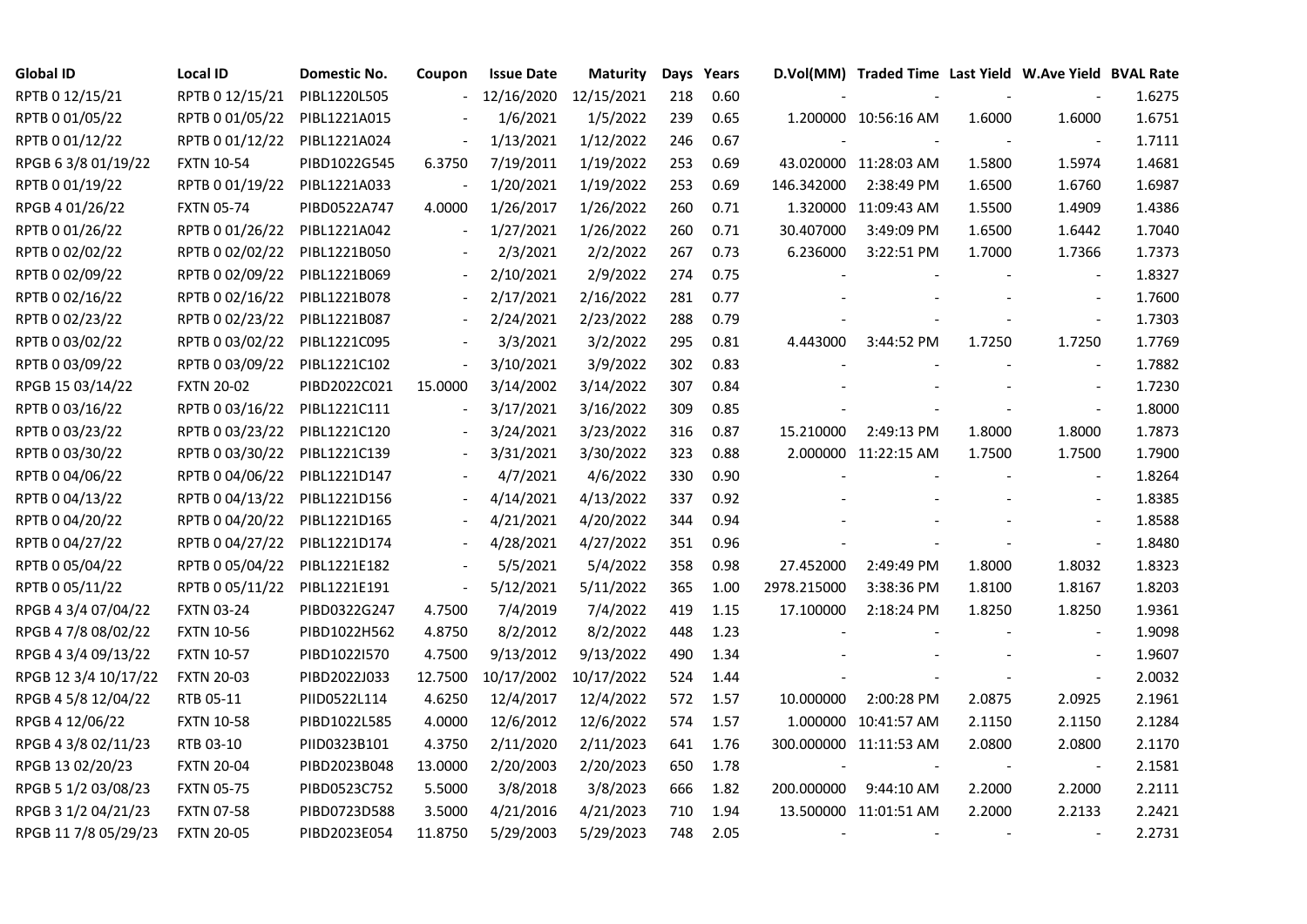| <b>Global ID</b>     | <b>Local ID</b>   | Domestic No. | Coupon  | <b>Issue Date</b> | <b>Maturity</b>  |     | Days Years |              | D.Vol(MM) Traded Time Last Yield W.Ave Yield BVAL Rate |        |                          |        |
|----------------------|-------------------|--------------|---------|-------------------|------------------|-----|------------|--------------|--------------------------------------------------------|--------|--------------------------|--------|
| RPGB 3 1/4 08/15/23  | RTB 10-04         | PIID1023H046 | 3.2500  | 8/15/2013         | 8/15/2023        | 826 | 2.26       | 37.000000    | 2:16:30 PM                                             | 2.4500 | 2.3838                   | 2.4093 |
| RPGB 2 3/8 09/10/23  | <b>FXTN 03-25</b> | PIBD0323I252 | 2.3750  | 9/10/2020         | 9/10/2023        | 852 | 2.33       | 950.580000   | 2:27:56 PM                                             | 2.2500 | 2.2960                   | 2.2767 |
| RPGB 11 3/8 10/23/23 | <b>FXTN 20-06</b> | PIBD2023J068 | 11.3750 | 10/23/2003        | 10/23/2023       | 895 | 2.45       |              |                                                        |        | $\sim$                   | 2.5263 |
| RPGB 2 3/8 03/09/24  | RTB 03-11         | PIID0324C115 | 2.3750  | 3/9/2021          | 3/9/2024 1,033   |     | 2.83       | 10166.800000 | 3:52:03 PM                                             | 2.4600 | 2.4455                   | 2.4622 |
| RPGB 6 1/4 03/12/24  | RTB 05-12         | PIID0524C129 | 6.2500  | 3/12/2019         | 3/12/2024 1,036  |     | 2.84       | 4.000000     | 3:04:08 PM                                             | 2.5000 | 2.5250                   | 2.5932 |
| RPGB 4 1/2 04/20/24  | <b>FXTN 07-59</b> | PIBD0724D595 | 4.5000  | 4/20/2017         | 4/20/2024 1,075  |     | 2.94       | 100.000000   | 3:37:28 PM                                             | 2.6000 | 2.6025                   | 2.6025 |
| RPGB 12 3/8 06/03/24 | <b>FXTN 20-07</b> | PIBD2024F075 | 12.3750 | 6/3/2004          | 6/3/2024 1,119   |     | 3.06       |              |                                                        |        | $\overline{\phantom{a}}$ | 2.6671 |
| RPGB 12 7/8 08/05/24 | <b>FXTN 20-08</b> | PIBD2024H086 | 12.8750 | 8/5/2004          | 8/5/2024 1,182   |     | 3.24       |              |                                                        |        | $\overline{a}$           | 2.6820 |
| RPGB 4 1/8 08/20/24  | <b>FXTN 10-59</b> | PIBD1024H595 | 4.1250  | 8/20/2014         | 8/20/2024 1,197  |     | 3.28       |              |                                                        |        | $\overline{\phantom{a}}$ | 2.8751 |
| RPGB 4 1/4 10/17/24  | <b>FXTN 05-76</b> | PIBD0524J762 | 4.2500  | 10/17/2019        | 10/17/2024 1,255 |     | 3.44       | 235.500000   | 2:09:04 PM                                             | 2.7500 | 2.7907                   | 2.8046 |
| RPGB 13 3/4 11/11/24 | <b>FXTN 20-09</b> | PIBD2024K091 | 13.7500 | 11/11/2004        | 11/11/2024 1,280 |     | 3.50       |              |                                                        | $\sim$ | $\blacksquare$           | 2.7611 |
| RPGB 5 3/4 04/12/25  | <b>FXTN 07-61</b> | PIBD0725D618 | 5.7500  | 4/12/2018         | 4/12/2025 1,432  |     | 3.92       |              | 128.200000 11:24:43 AM                                 | 2.8500 | 2.8500                   | 2.8500 |
| RPGB 12 1/8 04/14/25 | <b>FXTN 20-10</b> | PIBD2025D103 | 12.1250 | 4/14/2005         | 4/14/2025 1,434  |     | 3.93       |              |                                                        |        | $\blacksquare$           | 2.8933 |
| RPGB 2 5/8 08/12/25  | RTB 05-13         | PIID0525H130 | 2.6250  | 8/12/2020         | 8/12/2025 1,554  |     | 4.26       | 1857.505000  | 3:57:19 PM                                             | 2.7800 | 2.7831                   | 2.7959 |
| RPGB 3 5/8 09/09/25  | <b>FXTN 10-60</b> | PIBD10251608 | 3.6250  | 9/9/2015          | 9/9/2025 1,582   |     | 4.33       | 160.000000   | 3:52:14 PM                                             | 2.9250 | 2.9241                   | 2.9037 |
| RPGB 12 1/8 10/20/25 | <b>FXTN 20-11</b> | PIBD2025J116 | 12.1250 | 10/20/2005        | 10/20/2025 1,623 |     | 4.44       |              |                                                        |        |                          | 3.0249 |
| RPGB 18 1/4 11/29/25 | <b>FXTN 25-01</b> | PIBD2525K015 | 18.2500 | 11/29/2000        | 11/29/2025 1,663 |     | 4.55       |              |                                                        |        | $\overline{\phantom{a}}$ | 3.0534 |
| RPGB 10 1/4 01/19/26 | <b>FXTN 20-12</b> | PIBD2026A122 | 10.2500 | 1/19/2006         | 1/19/2026 1,714  |     | 4.69       |              |                                                        |        | $\sim$                   | 3.0898 |
| RPGB 6 1/4 02/14/26  | <b>FXTN 07-62</b> | PIBD0726B627 | 6.2500  | 2/14/2019         | 2/14/2026 1,740  |     | 4.76       |              | 20.000000 11:57:42 AM                                  | 3.2400 | 3.2400                   | 3.1953 |
| RPGB 3 3/8 04/08/26  | <b>FXTN 05-77</b> | PIBD0526D772 | 3.3750  | 4/8/2021          | 4/8/2026 1,793   |     | 4.91       | 4450.795000  | 3:49:07 PM                                             | 3.2350 | 3.2187                   | 3.2306 |
| RPGB 3 1/2 09/20/26  | RTB 10-05         | PIID1026I057 | 3.5000  | 9/20/2016         | 9/20/2026 1,958  |     | 5.36       | 11.500000    | 2:50:29 PM                                             | 3.3800 | 3.4104                   | 3.3745 |
| RPGB 6 1/4 10/20/26  | RTB 15-01         | PIID1526J019 | 6.2500  | 10/20/2011        | 10/20/2026 1,988 |     | 5.44       |              |                                                        |        | $\sim$                   | 3.2694 |
| RPGB 8 12/07/26      | <b>FXTN 20-13</b> | PIBD2026L139 | 8.0000  | 12/7/2006         | 12/7/2026 2,036  |     | 5.57       |              |                                                        |        |                          | 3.3008 |
| RPGB 5 3/8 03/01/27  | RTB 15-02         | PIID1527C023 | 5.3750  | 3/1/2012          | 3/1/2027 2,120   |     | 5.80       |              |                                                        |        | $\blacksquare$           | 3.3532 |
| RPGB 4 3/4 05/04/27  | <b>FXTN 10-61</b> | PIBD1027E617 | 4.7500  | 5/4/2017          | 5/4/2027 2,184   |     | 5.98       | 1120.011000  | 3:55:11 PM                                             | 3.4400 | 3.4350                   | 3.4419 |
| RPGB 8 5/8 09/06/27  | <b>FXTN 20-14</b> | PIBD2027I140 | 8.6250  | 9/6/2007          | 9/6/2027 2,309   |     | 6.32       |              |                                                        |        | $\blacksquare$           | 3.4650 |
| RPGB 6 1/4 03/22/28  | <b>FXTN 10-63</b> | PIBD1028C635 | 6.2500  | 3/22/2018         | 3/22/2028 2,507  |     | 6.86       |              |                                                        |        |                          | 3.5999 |
| RPGB 3 5/8 04/22/28  | <b>FXTN 07-64</b> | PIBD0728D649 | 3.6250  | 4/22/2021         | 4/22/2028 2,538  |     | 6.95       | 2783.190000  | 3:41:05 PM                                             | 3.6000 | 3.6004                   | 3.6008 |
| RPGB 9 1/2 12/04/28  | <b>FXTN 20-15</b> | PIBD2028L151 | 9.5000  | 12/4/2008         | 12/4/2028 2,764  |     | 7.57       |              |                                                        |        | $\blacksquare$           | 3.7512 |
| RPGB 67/8 01/10/29   | <b>FXTN 10-64</b> | PIBD1029A644 | 6.8750  | 1/10/2019         | 1/10/2029 2,801  |     | 7.67       | 60.000000    | 3:09:21 PM                                             | 3.6500 | 3.6533                   | 3.6596 |
| RPGB 8 3/4 05/27/30  | <b>FXTN 20-16</b> | PIBD2030E166 | 8.7500  | 5/27/2010         | 5/27/2030 3,303  |     | 9.04       |              |                                                        |        | $\overline{\phantom{a}}$ | 4.0055 |
| RPGB 2 7/8 07/09/30  | <b>FXTN 10-65</b> | PIBD1030G655 | 2.8750  | 7/9/2020          | 7/9/2030 3,346   |     | 9.16       | 550.000000   | 3:58:27 PM                                             | 3.8600 | 3.8457                   | 3.8482 |
| RPGB 12 1/2 07/28/30 | <b>FXTN 25-02</b> | PIBD2530G029 | 12.5000 | 7/28/2005         | 7/28/2030 3,365  |     | 9.21       |              |                                                        |        |                          | 3.9791 |
| RPGB 11 1/4 01/26/31 | <b>FXTN 25-03</b> | PIBD2531A032 | 11.2500 | 1/26/2006         | 1/26/2031 3,547  |     | 9.71       |              |                                                        |        |                          | 4.0664 |